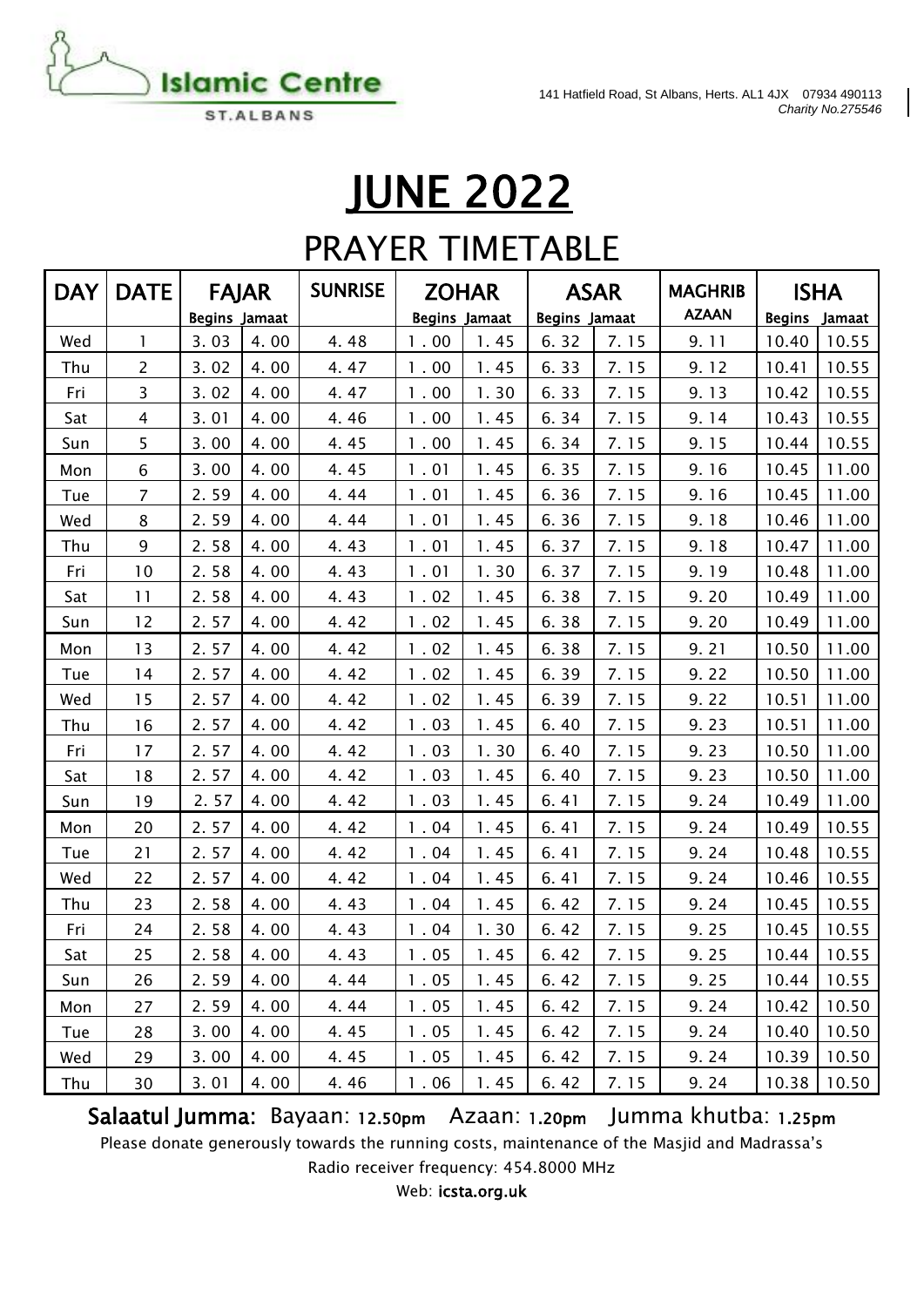$\mathbf{I}$ 



# JULY 2022

### PRAYER TIMETABLE

| <b>DAY</b> | <b>DATE</b>    | <b>FAJAR</b>  |      | <b>SUNRISE</b> |      | <b>ZOHAR</b>         | <b>ASAR</b>   |        | <b>MAGHRIB</b> |               | <b>ISHA</b> |
|------------|----------------|---------------|------|----------------|------|----------------------|---------------|--------|----------------|---------------|-------------|
|            |                | Begins Jamaat |      |                |      | <b>Begins Jamaat</b> | <b>Begins</b> | Jamaat | <b>AZAAN</b>   | <b>Begins</b> | Jamaat      |
| Fri        | 1              | 3.02          | 4.00 | 4.47           | 1.06 | 1.30                 | 6.42          | 7.15   | 9.24           | 10.35         | 10.50       |
| Sat        | $\overline{2}$ | 3.02          | 4.00 | 4.47           | 1.06 | 1.45                 | 6.42          | 7.15   | 9.23           | 10.34         | 10.50       |
| Sun        | 3              | 3.03          | 4.00 | 4.48           | 1.06 | 1.45                 | 6.42          | 7.15   | 9.23           | 10.33         | 10.50       |
| Mon        | $\overline{4}$ | 3.04          | 4.00 | 4.49           | 1.06 | 1.45                 | 6.42          | 7.15   | 9.22           | 10.32         | 10.40       |
| Tue        | 5              | 3.04          | 4.00 | 4.50           | 1.07 | 1.45                 | 6.42          | 7.15   | 9.22           | 10.31         | 10.40       |
| Wed        | 6              | 3.05          | 4.00 | 4.51           | 1.07 | 1.45                 | 6.42          | 7.15   | 9.21           | 10.30         | 10.40       |
| Thu        | $\overline{7}$ | 3.06          | 4.00 | 4.51           | 1.07 | 1.45                 | 6.41          | 7.15   | 9.21           | 10.30         | 10.40       |
| Fri        | 8              | 3.07          | 4.00 | 4.52           | 1.07 | 1.30                 | 6.41          | 7.15   | 9.20           | 10.29         | 10.40       |
| Sat        | 9              | 3.08          | 4.00 | 4.53           | 1.07 | 1.45                 | 6.41          | 7.15   | 9.19           | 10.29         | 10.40       |
| Sun        | 10             | 3.09          | 4.00 | 4.54           | 1.07 | 1.45                 | 6.40          | 7.15   | 9.18           | 10.29         | 10.40       |
| Mon        | 11             | 3.10          | 4.15 | 4.55           | 1.07 | 1.45                 | 6.40          | 7.15   | 9.18           | 10.28         | 10.35       |
| Tue        | 12             | 3.11          | 4.15 | 4.57           | 1.07 | 1.45                 | 6.39          | 7.15   | 9.17           | 10.26         | 10.35       |
| Wed        | 13             | 3.13          | 4.15 | 4.58           | 1.07 | 1.45                 | 6.39          | 7.15   | 9.16           | 10.24         | 10.35       |
| Thu        | 14             | 3.14          | 4.15 | 4.59           | 1.07 | 1.45                 | 6.39          | 7.15   | 9.15           | 10.24         | 10.35       |
| Fri        | 15             | 3.15          | 4.15 | 5.00           | 1.07 | 1.30                 | 6.38          | 7.15   | 9.14           | 10.23         | 10.35       |
| Sat        | 16             | 3.16          | 4.15 | 5.01           | 1.07 | 1.45                 | 6.37          | 7.15   | 9.13           | 10.22         | 10.35       |
| Sun        | 17             | 3.17          | 4.15 | 5.02           | 1.07 | 1.45                 | 6.37          | 7.15   | 9.12           | 10.21         | 10.35       |
| Mon        | 18             | 3.19          | 4.20 | 5.04           | 1.08 | 1.45                 | 6.36          | 7.00   | 9.11           | 10.21         | 10.30       |
| Tue        | 19             | 3.20          | 4.20 | 5.05           | 1.08 | 1.45                 | 6.36          | 7.00   | 9.10           | 10.20         | 10.30       |
| Wed        | 20             | 3.21          | 4.20 | 5.06           | 1.08 | 1.45                 | 6.35          | 7.00   | 9.08           | 10.19         | 10.30       |
| Thu        | 21             | 3.23          | 4.20 | 5.08           | 1.08 | 1.45                 | 6.34          | 7.00   | 9.07           | 10.18         | 10.30       |
| Fri        | 22             | 3.24          | 4.20 | 5.09           | 1.08 | 1.30                 | 6.34          | 7.00   | 9.06           | 10.17         | 10.30       |
| Sat        | 23             | 3.25          | 4.20 | 5.10           | 1.08 | 1.45                 | 6.33          | 7.00   | 9.04           | 10.16         | 10.30       |
| Sun        | 24             | 3.27          | 4.20 | 5.12           | 1.08 | 1.45                 | 6.32          | 7.00   | 9.03           | 10.15         | 10.30       |
| Mon        | 25             | 3.28          | 4.30 | 5.13           | 1.08 | 1.45                 | 6.31          | 7.00   | 9.02           | 10.15         | 10.20       |
| Tue        | 26             | 3.30          | 4.30 | 5.15           | 1.08 | 1.45                 | 6.30          | 7.00   | 9.00           | 10.14         | 10.20       |
| Wed        | 27             | 3.31          | 4.30 | 5.16           | 1.08 | 1.45                 | 6.29          | 7.00   | 8.59           | 10.13         | 10.20       |
| Thu        | 28             | 3.33          | 4.30 | 5.18           | 1.08 | 1.45                 | 6.29          | 7.00   | 8.57           | 10.12         | 10.20       |
| Fri        | 29             | 3.34          | 4.30 | 5.19           | 1.08 | 1.30                 | 6.28          | 7.00   | 8.56           | 10.10         | 10.20       |
| Sat        | 30             | 3.35          | 4.30 | 5.20           | 1.08 | 1.45                 | 6.27          | 7.00   | 8.54           | 10.10         | 10.20       |
| Sun        | 31             | 3.37          | 4.30 | 5.22           | 1.08 | 1.45                 | 6.26          | 7.00   | 8.53           | 10.10         | 10.20       |

Salaatul Jumma: Bayaan: 12.50pm Azaan: 1.20pm Jumma khutba: 1.25pm

Please donate generously towards the running costs, maintenance of the Masjid and Madrassa's

Radio receiver frequency: 454.8000 MHz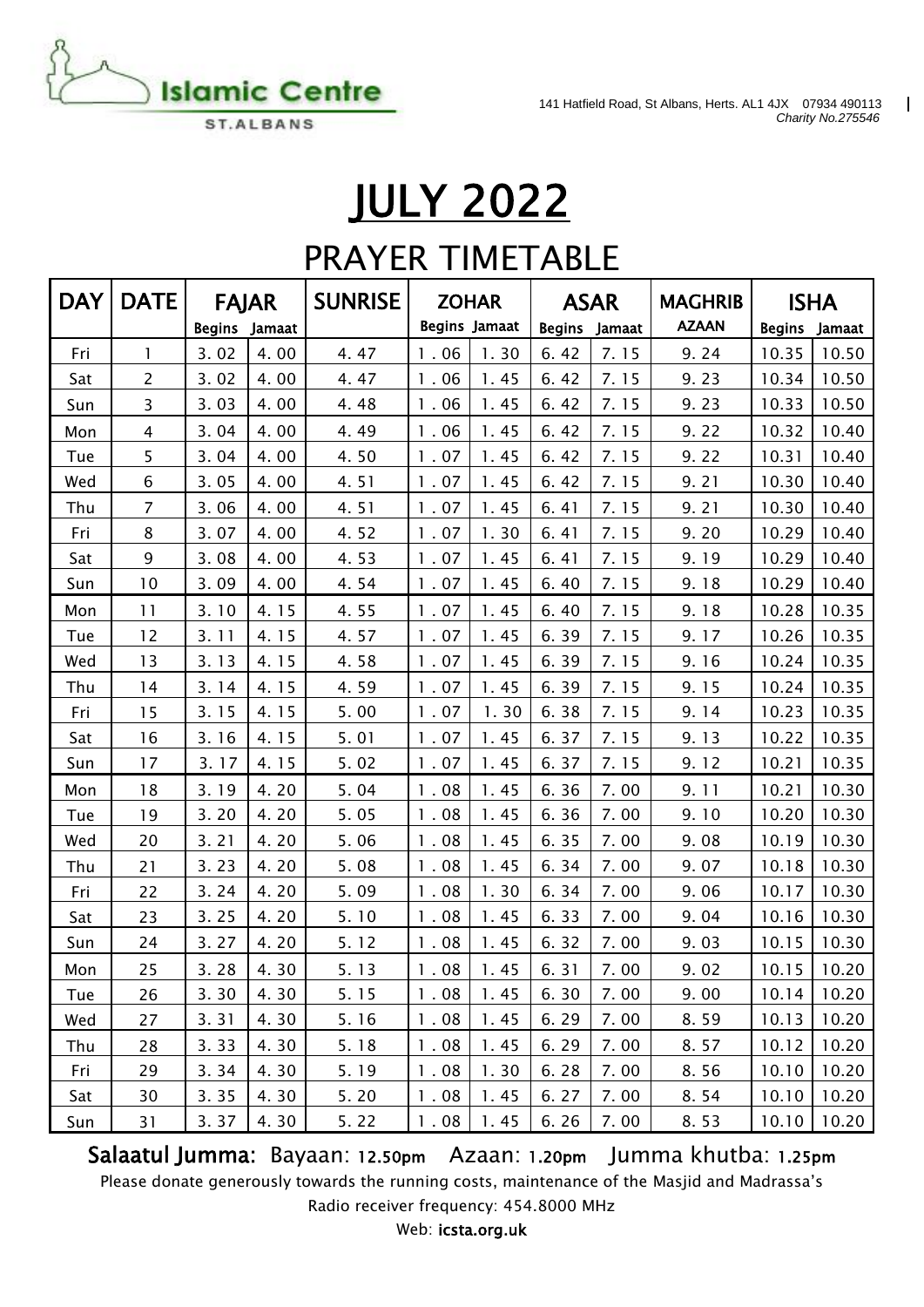

141 Hatfield Road, St Albans, Herts. AL1 4JX 07934 490113  $\blacksquare$ *Charity No.275546*

# AUGUST 2022

### PRAYER TIMETABLE

| <b>DAY</b> | <b>DATE</b>    | <b>FAJAR</b>  |      | <b>SUNRISE</b> | <b>ZOHAR</b>         |      | <b>ASAR</b>             |      | <b>MAGHRIB</b> | <b>ISHA</b>   |       |
|------------|----------------|---------------|------|----------------|----------------------|------|-------------------------|------|----------------|---------------|-------|
|            |                | Begins Jamaat |      |                | <b>Begins Jamaat</b> |      | <b>Begins</b><br>Jamaat |      | <b>AZAAN</b>   | Begins Jamaat |       |
| Mon        | 1.             | 3.39          | 4.45 | 5.24           | 1.08                 | 1.45 | 6.25                    | 7.00 | 8.51           | 10.09         | 10.15 |
| Tue        | 2              | 3.40          | 4.45 | 5.25           | 1.08                 | 1.45 | 6.24                    | 7.00 | 8.49           | 10.08         | 10.15 |
| Wed        | 3              | 3.42          | 4.45 | 5.27           | 1.08                 | 1.45 | 6.23                    | 7.00 | 8.48           | 10.07         | 10.15 |
| Thu        | $\overline{4}$ | 3.43          | 4.45 | 5.28           | 1.08                 | 1.45 | 6.21                    | 7.00 | 8.46           | 10.05         | 10.15 |
| Fri        | 5              | 3.45          | 4.45 | 5.30           | 1.08                 | 1.30 | 6.20                    | 7.00 | 8.44           | 10.03         | 10.15 |
| Sat        | 6              | 3.46          | 4.45 | 5.31           | 1.08                 | 1.45 | 6.19                    | 7.00 | 8.42           | 10.01         | 10.15 |
| Sun        | $\overline{7}$ | 3.48          | 4.45 | 5.33           | 1.08                 | 1.45 | 6.18                    | 7.00 | 8.40           | 10.00         | 10.15 |
| Mon        | 8              | 3.49          | 5.00 | 5.34           | 1.07                 | 1.45 | 6.17                    | 6.45 | 8.39           | 9.58          | 10.10 |
| Tue        | 9              | 3.51          | 5.00 | 5.36           | 1.07                 | 1.45 | 6.15                    | 6.45 | 8.37           | 9:57          | 10.10 |
| Wed        | 10             | 3.53          | 5.00 | 5.38           | 1.07                 | 1.45 | 6.14                    | 6.45 | 8.35           | 9.56          | 10.10 |
| Thu        | 11             | 3.54          | 5.00 | 5.39           | 1.07                 | 1.45 | 6.13                    | 6.45 | 8.33           | 9.55          | 10.10 |
| Fri        | 12             | 3.56          | 5.00 | 5.41           | 1.07                 | 1.30 | 6.12                    | 6.45 | 8.31           | 9.54          | 10.10 |
| Sat        | 13             | 3.57          | 5.00 | 5.42           | 1.07                 | 1.45 | 6.10                    | 6.45 | 8.29           | 9.52          | 10.10 |
| Sun        | 14             | 3.59          | 5.00 | 5.44           | 1.06                 | 1.45 | 6.09                    | 6.45 | 8.27           | 9.50          | 10.10 |
| Mon        | 15             | 4.00          | 5.10 | 5.45           | 1.06                 | 1.45 | 6.07                    | 6.30 | 8.25           | 9.49          | 10.00 |
| Tue        | 16             | 4.02          | 5.10 | 5.47           | 1.06                 | 1.45 | 6.06                    | 6.30 | 8.23           | 9.48          | 10.00 |
| Wed        | 17             | 4.04          | 5.10 | 5.49           | 1.06                 | 1.45 | 6.05                    | 6.30 | 8.21           | 9.47          | 10.00 |
| Thu        | 18             | 4.05          | 5.10 | 5.50           | 1.06                 | 1.45 | 6.03                    | 6.30 | 8.19           | 9.46          | 10.00 |
| Fri        | 19             | 4.07          | 5.10 | 5.52           | 1.05                 | 1.30 | 6.02                    | 6.30 | 8.17           | 9.45          | 10.00 |
| Sat        | 20             | 4.09          | 5.10 | 5.54           | 1.05                 | 1.45 | 6.00                    | 6.30 | 8.15           | 9.44          | 10.00 |
| Sun        | 21             | 4.10          | 5.10 | 5.55           | 1.05                 | 1.45 | 5.59                    | 6.30 | 8.13           | 9.42          | 10.00 |
| Mon        | 22             | 4.12          | 5.20 | 5.57           | 1.05                 | 1.45 | 5.57                    | 6.30 | 8.11           | 9.40          | 9.55  |
| Tue        | 23             | 4.13          | 5.20 | 5.58           | 1.04                 | 1.45 | 5.56                    | 6.30 | 8.09           | 9.37          | 9.55  |
| Wed        | 24             | 4.15          | 5.20 | 6.00           | 1.04                 | 1.45 | 5.54                    | 6.30 | 8.06           | 9.35          | 9.55  |
| Thu        | 25             | 4.17          | 5.20 | 6.02           | 1.04                 | 1.45 | 5.52                    | 6.30 | 8.04           | 9.33          | 9.55  |
| Fri        | 26             | 4.18          | 5.20 | 6.03           | 1.04                 | 1.30 | 5.51                    | 6.30 | 8.02           | 9.31          | 9.55  |
| Sat        | 27             | 4.20          | 5.20 | 6.05           | 1.03                 | 1.45 | 5.49                    | 6.30 | 8.00           | 9.30          | 9.55  |
| Sun        | 28             | 4.21          | 5.20 | 6.06           | 1.03                 | 1.45 | 5.47                    | 6.30 | 7.58           | 9.30          | 9.55  |
| Mon        | 29             | 4.23          | 5.25 | 6.08           | 1.03                 | 1.45 | 5.46                    | 6.15 | 7.55           | 9.29          | 9.55  |
| Tue        | 30             | 4.25          | 5.25 | 6.10           | 1.02                 | 1.45 | 5.44                    | 6.15 | 7.53           | 9.28          | 9.55  |
| Wed        | 31             | 4.26          | 5.25 | 6.11           | 1.02                 | 1.45 | 5.42                    | 6.15 | 7.51           | 9.28          | 9.55  |

Salaatul Jumma: Bayaan: 12.50pm Azaan: 1.20pm Jumma khutba: 1.25pm

Please donate generously towards the running costs, maintenance of the Masjid and Madrassa's Radio receiver frequency: 454.8000 MHz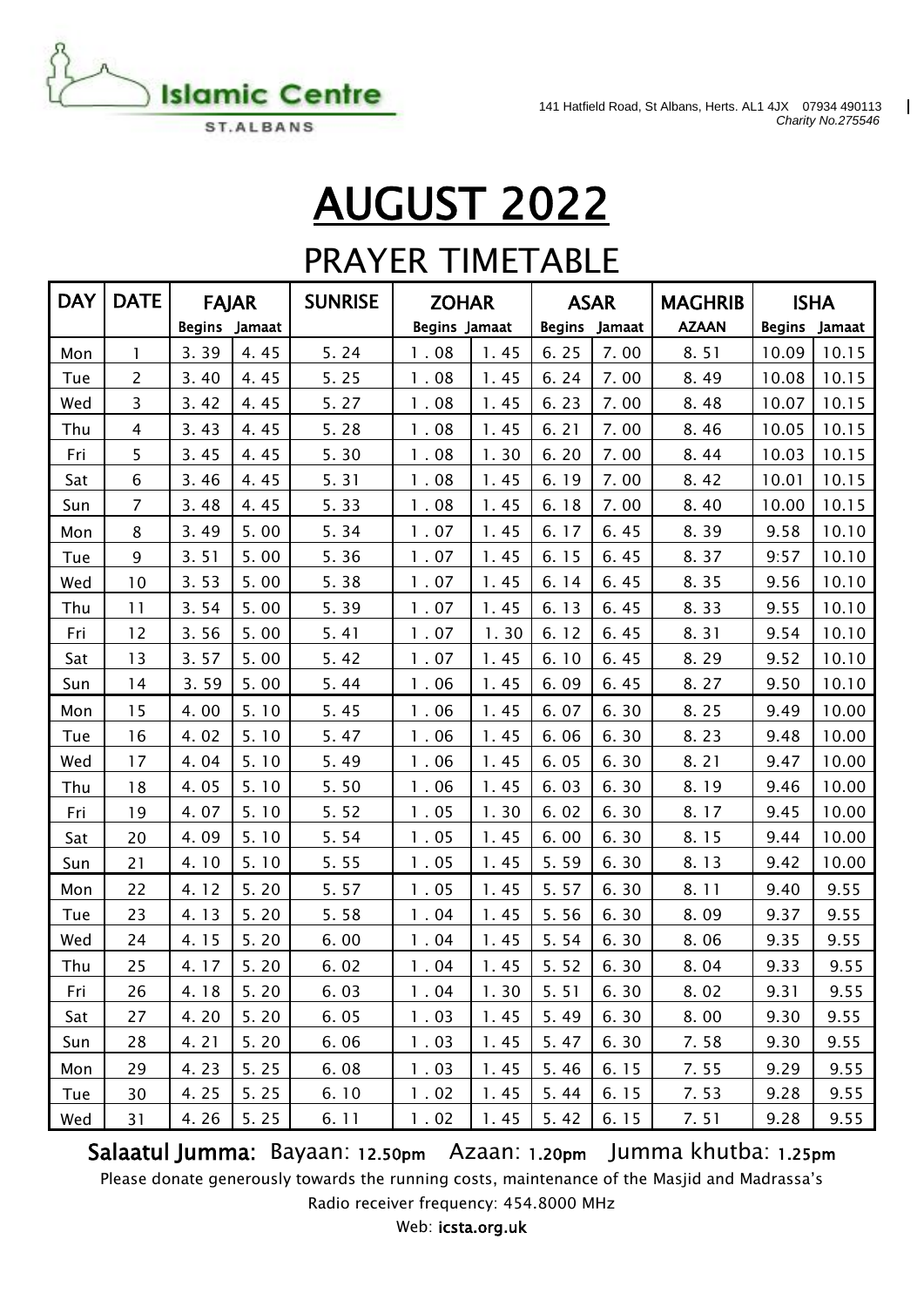

 $\mathbf{I}$ 

## SEPTEMBER 2022

### PRAYER TIMETABLE

| <b>DAY</b> | DATE           | <b>FAJAR</b>  |        | <b>SUNRISE</b> |                      | <b>ZOHAR</b> |               | <b>ASAR</b> | <b>MAGHRIB</b> | <b>ISHA</b>   |        |
|------------|----------------|---------------|--------|----------------|----------------------|--------------|---------------|-------------|----------------|---------------|--------|
|            |                | <b>Begins</b> | Jamaat |                | <b>Begins Jamaat</b> |              | <b>Begins</b> | Jamaat      | <b>AZAAN</b>   | <b>Begins</b> | Jamaat |
| Thu        | 1              | 4.28          | 5.25   | 6.13           | 1.02                 | 1.45         | 5.41          | 6.15        | 7.49           | 9.30          | 9.55   |
| Fri        | $\overline{2}$ | 4.29          | 5.25   | 6.14           | 1.01                 | 1.30         | 5.39          | 6.15        | 7.47           | 9.28          | 9.55   |
| Sat        | 3              | 4.31          | 5.25   | 6.16           | 1.01                 | 1.45         | 5.37          | 6.15        | 7.44           | 9.26          | 9.55   |
| Sun        | 4              | 4.33          | 5.25   | 6.18           | 1.01                 | 1.45         | 5.35          | 6.15        | 7.42           | 9.24          | 9.55   |
| Mon        | 5              | 4.36          | 5.40   | 6.19           | 1.00                 | 1.30         | 5.33          | 6.15        | 7.40           | 9.22          | 9.40   |
| Tue        | 6              | 4.36          | 5.40   | 6.21           | 1.00                 | 1.30         | 5.32          | 6.15        | 7.37           | 9.19          | 9.40   |
| Wed        | 7              | 4.38          | 5.40   | 6.23           | 1.00                 | 1.30         | 5.30          | 6.15        | 7.35           | 9.17          | 9.40   |
| Thu        | 8              | 4.41          | 5.40   | 6.24           | 12.59                | 1.30         | 5.28          | 6.15        | 7.33           | 9.15          | 9.40   |
| Fri        | 9              | 4.41          | 5.40   | 6.26           | 12.59                | 1.30         | 5.26          | 6.15        | 7.31           | 9.12          | 9.40   |
| Sat        | 10             | 4.42          | 5.40   | 6.27           | 12.59                | 1.30         | 5.24          | 6.15        | 7.28           | 9.10          | 9.40   |
| Sun        | 11             | 4.44          | 5.40   | 6.29           | 12.58                | 1.30         | 5.22          | 6.15        | 7.26           | 9.08          | 9.40   |
| Mon        | 12             | 4.46          | 5.55   | 6.31           | 12.58                | 1.30         | 5.20          | 6.00        | 7.24           | 9.06          | 9.20   |
| Tue        | 13             | 4.47          | 5.55   | 6.32           | 12.58                | 1.30         | 5.18          | 6.00        | 7.21           | 9.03          | 9.20   |
| Wed        | 14             | 4.49          | 5.55   | 6.34           | 12.57                | 1.30         | 5.17          | 6.00        | 7.19           | 9.01          | 9.20   |
| Thu        | 15             | 4.50          | 5.55   | 6.35           | 12.57                | 1.30         | 5.15          | 6.00        | 7.17           | 8.59          | 9.20   |
| Fri        | 16             | 4.52          | 5.55   | 6.37           | 12.57                | 1.30         | 5.13          | 6.00        | 7.14           | 8.56          | 9.20   |
| Sat        | 17             | 4.54          | 5.55   | 6.39           | 12.56                | 1.30         | 5.11          | 6.00        | 7.12           | 8.54          | 9.20   |
| Sun        | 18             | 4.55          | 5.55   | 6.40           | 12.56                | 1.30         | 5.09          | 6.00        | 7.10           | 8.52          | 9.20   |
| Mon        | 19             | 4.57          | 6.05   | 6.42           | 12.55                | 1.30         | 5.07          | 5.45        | 7.07           | 8.49          | 9.00   |
| Tue        | 20             | 4.58          | 6.05   | 6.43           | 12.55                | 1.30         | 5.05          | 5.45        | 7.05           | 8.47          | 9.00   |
| Wed        | 21             | 5.00          | 6.05   | 6.45           | 12.55                | 1.30         | 5.03          | 5.45        | 7.03           | 8.45          | 9.00   |
| Thu        | 22             | 5.02          | 6.05   | 6.47           | 12.54                | 1.30         | 5.01          | 5.45        | 7.00           | 8.44          | 9.00   |
| Fri        | 23             | 5.03          | 6.05   | 6.48           | 12.54                | 1.30         | 4.59          | 5.45        | 6.58           | 8.42          | 9.00   |
| Sat        | 24             | 5.05          | 6.05   | 6.50           | 12.54                | 1.30         | 4.57          | 5.45        | 6.56           | 8.40          | 9.00   |
| Sun        | 25             | 5.07          | 6.05   | 6.52           | 12.53                | 1.30         | 4.55          | 5.45        | 6.53           | 8.39          | 9.00   |
| Mon        | 26             | 5.08          | 6.15   | 6.53           | 12.53                | 1.30         | 4.53          | 5.30        | 6.51           | 8.35          | 8.45   |
| Tue        | 27             | 5.10          | 6.15   | 6.55           | 12.53                | 1.30         | 4.51          | 5.30        | 6.49           | 8.33          | 8.45   |
| Wed        | 28             | 5.11          | 6.15   | 6.56           | 12.52                | 1.30         | 4.49          | 5.30        | 6.47           | 8.30          | 8.45   |
| Thu        | 29             | 5.13          | 6.15   | 6.58           | 12.52                | 1.30         | 4.47          | 5.30        | 6.44           | 8.28          | 8.45   |
| Fri        | 30             | 5.15          | 6.15   | 7.00           | 12.52                | 1.30         | 4.45          | 5.30        | 6.42           | 8.26          | 8.45   |

Salaatul Juma: Bayaan: 12.50pm Azaan: 1.20pm Juma khutba: 1.25pm

Please donate generously towards the running costs, maintenance of the Masjid and Madrassa's Radio receiver frequency: 454.8000 MHz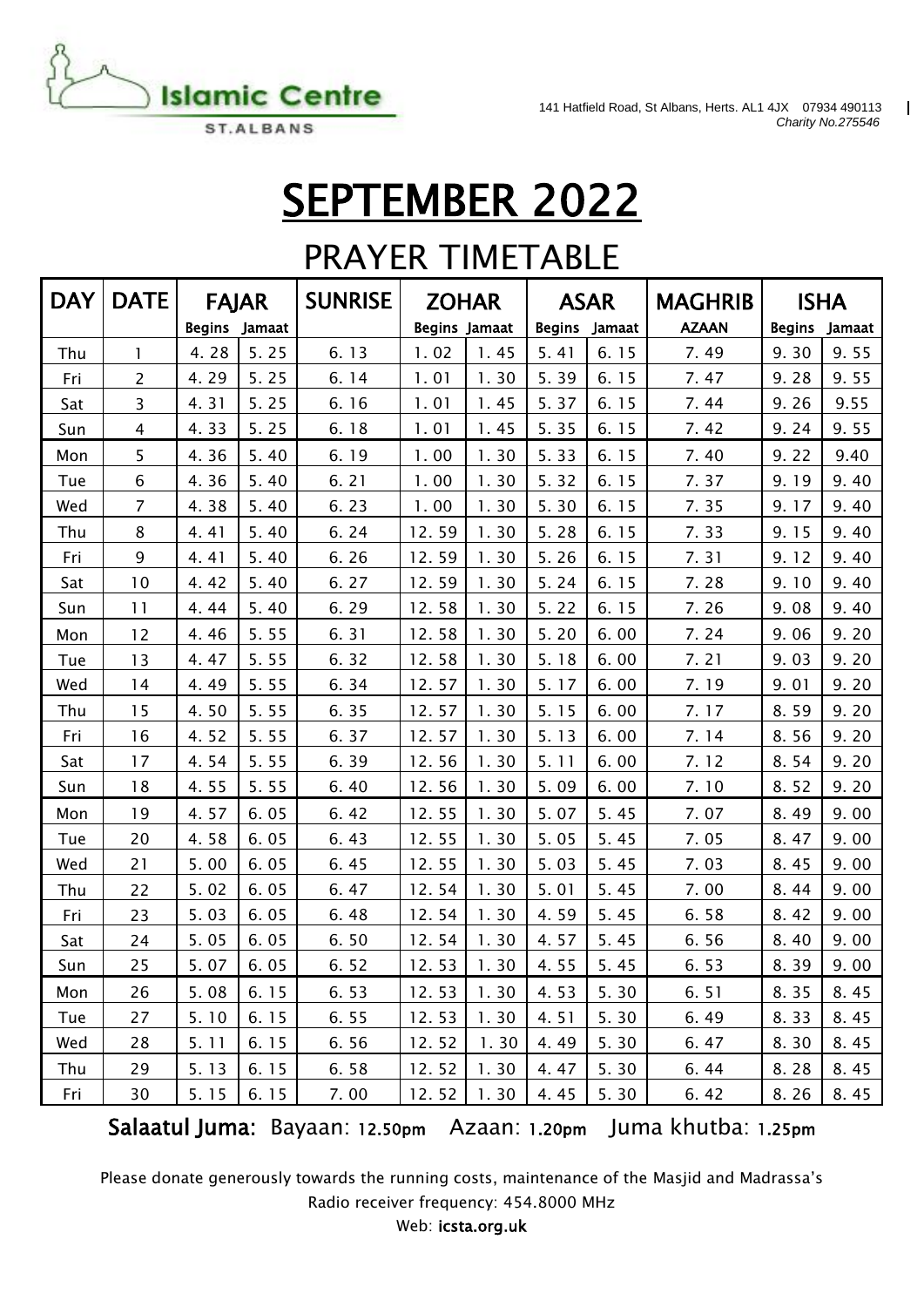

141 Hatfield Road, St Albans, Herts. AL1 4JX 07934 490113 *Charity No.275546*

 $\mathbf{I}$ 

## OCTOBER 2022

#### PRAYER TIMETABLE

| <b>DAY</b> | <b>DATE</b>    |               | <b>FAJAR</b> | <b>SUNRISE</b> |                      | <b>ZOHAR</b> |               | <b>ASAR</b> | <b>MAGHRIB</b> | <b>ISHA</b>   |        |
|------------|----------------|---------------|--------------|----------------|----------------------|--------------|---------------|-------------|----------------|---------------|--------|
|            |                | <b>Begins</b> | Jamaat       |                | <b>Begins Jamaat</b> |              | <b>Begins</b> | Jamaat      | <b>AZAAN</b>   | <b>Begins</b> | Jamaat |
| Sat        | $\mathbf{1}$   | 5.16          | 6.15         | 7.01           | 12.51                | 1.30         | 4.43          | 5.30        | 6.40           | 8.24          | 8.45   |
| Sun        | $\overline{2}$ | 5.18          | 6.15         | 7.03           | 12.51                | 1.30         | 4.41          | 5.30        | 6.37           | 8.21          | 8.45   |
| Mon        | $\overline{3}$ | 5.20          | 6.30         | 7.05           | 12.51                | 1.30         | 4.39          | 5.15        | 6.35           | 8.19          | 8.30   |
| Tue        | 4              | 5.21          | 6.30         | 7.06           | 12.50                | 1.30         | 4.37          | 5.15        | 6.33           | 8.17          | 8.30   |
| Wed        | 5              | 5.23          | 6.30         | 7.08           | 12.50                | 1.30         | 4.35          | 5.15        | 6.31           | 8.14          | 8.30   |
| Thu        | 6              | 5.25          | 6.30         | 7.10           | 12.50                | 1.30         | 4.33          | 5.15        | 6.28           | 8.12          | 8.30   |
| Fri        | $\overline{7}$ | 5.26          | 6.30         | 7.11           | 12.50                | 1.30         | 4.31          | 5.15        | 6.26           | 8.10          | 8.30   |
| Sat        | 8              | 5.28          | 6.30         | 7.13           | 12.49                | 1.30         | 4.29          | 5.15        | 6.24           | 8.05          | 8.30   |
| Sun        | 9              | 5.30          | 6.30         | 7.15           | 12.49                | 1.30         | 4.27          | 5.15        | 6.22           | 8.05          | 8.30   |
| Mon        | 10             | 5.31          | 6.40         | 7.16           | 12.49                | 1.30         | 4.25          | 5.00        | 6.19           | 8.03          | 8.15   |
| Tue        | 11             | 5.33          | 6.40         | 7.18           | 12.48                | 1.30         | 4.23          | 5.00        | 6.17           | 8.01          | 8.15   |
| Wed        | 12             | 5.35          | 6.40         | 7.20           | 12.48                | 1.30         | 4.21          | 5.00        | 6.15           | 7.58          | 8.15   |
| Thu        | 13             | 5.37          | 6.40         | 7.22           | 12.48                | 1.30         | 4.19          | 5.00        | 6.13           | 7.56          | 8.15   |
| Fri        | 14             | 5.38          | 6.40         | 7.23           | 12.48                | 1.30         | 4.17          | 5.00        | 6.11           | 7.54          | 8.15   |
| Sat        | 15             | 5.40          | 6.40         | 7.25           | 12.48                | 1.30         | 4.15          | 5.00        | 6.08           | 7.52          | 8.15   |
| Sun        | 16             | 5.42          | 6.40         | 7.27           | 12.47                | 1.30         | 4.13          | 5.00        | 6.06           | 7.50          | 8.15   |
| Mon        | 17             | 5.43          | 6.50         | 7.28           | 12.47                | 1.30         | 4.11          | 4.45        | 6.04           | 7.48          | 8.00   |
| Tue        | 18             | 5.45          | 6.50         | 7.30           | 12.47                | 1.30         | 4.09          | 4.45        | 6.02           | 7.46          | 8.00   |
| Wed        | 19             | 5.47          | 6.50         | 7.32           | 12.47                | 1.30         | 4.07          | 4.45        | 6.00           | 7.44          | 8.00   |
| Thu        | 20             | 5.49          | 6.50         | 7.34           | 12.47                | 1.30         | 4.05          | 4.45        | 5.58           | 7.42          | 8.00   |
| Fri        | 21             | 5.50          | 6.50         | 7.35           | 12.46                | 1.30         | 4.03          | 4.45        | 5.56           | 7.40          | 8.00   |
| Sat        | 22             | 5.52          | 6.50         | 7.37           | 12.46                | 1.30         | 4.02          | 4.45        | 5.54           | 7.38          | 8.00   |
| Sun        | 23             | 5.54          | 6.50         | 7.39           | 12.46                | 1.30         | 4.00          | 4.45        | 5.52           | 7.36          | 8.00   |
| Mon        | 24             | 5.56          | 7.00         | 7.41           | 12.46                | 1.30         | 3.58          | 4.30        | 5.50           | 7.34          | 7.45   |
| Tue        | 25             | 5.57          | 7.00         | 7.42           | 12.46                | 1.30         | 3.56          | 4.30        | 5.48           | 7.32          | 7.45   |
| Wed        | 26             | 5.59          | 7.00         | 7.44           | 12.46                | 1.30         | 3.54          | 4.30        | 5.46           | 7.30          | 7.45   |
| Thu        | 27             | 6.01          | 7.00         | 7.46           | 12.46                | 1.30         | 3.52          | 4.30        | 5.44           | 7.28          | 7.45   |
| Fri        | 28             | 6.03          | 7.00         | 7.48           | 12.46                | 1.30         | 3.50          | 4.30        | 5.42           | 7.26          | 7.45   |
| Sat        | 29             | 6.05          | 7.00         | 7.50           | 12.46                | 1.30         | 3.49          | 4.30        | 5.40           | 7.24          | 7.45   |
| Sun        | 30             | 5.06          | 6.15         | 6.51           | 11.45                | 1.00         | 2.47          | 3.15        | 4.38           | 6.22          | 7.15   |
| Mon        | 31             | 5.08          | 6.15         | 6.53           | 11.45                | 1.00         | 2.45          | 3.15        | 4.36           | 6.20          | 7.15   |

Salaatul Juma: Bayaan: 12.50pm Azaan: 1.20pm Juma khutba: 1.25pm

Please donate generously towards the running costs, maintenance of the Masjid and Madrassa's Radio receiver frequency: 454.8000 MHz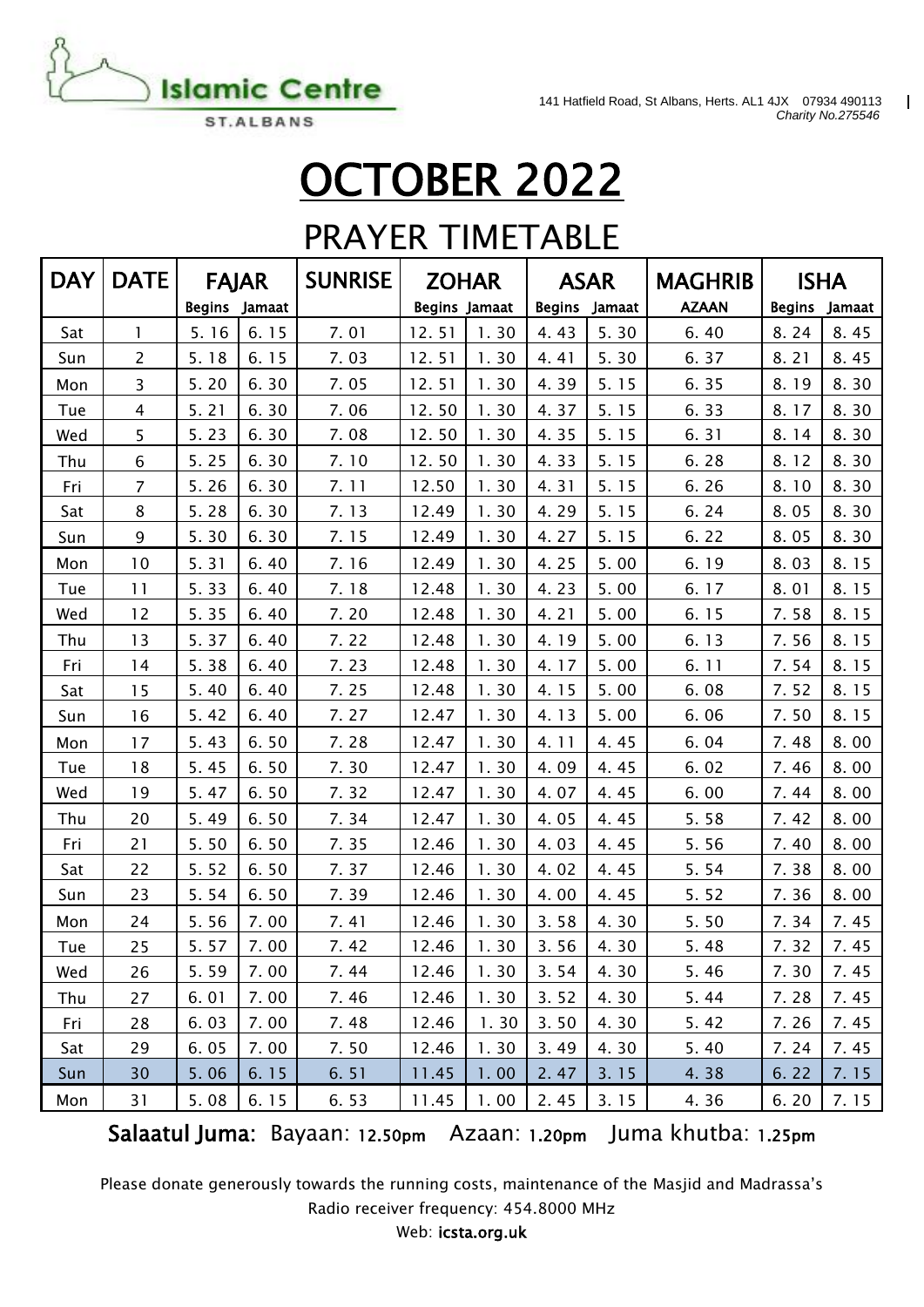

 $\overline{\mathbf{I}}$ 

## NOVEMBER 2022

#### PRAYER TIMETABLE

| <b>DAY</b> | <b>DATE</b>    | <b>FAJAR</b>  |        | <b>SUNRISE</b>                               |                      | <b>ZOHAR</b> |               | <b>ASAR</b> | <b>MAGHRIB</b>       | <b>ISHA</b>   |        |
|------------|----------------|---------------|--------|----------------------------------------------|----------------------|--------------|---------------|-------------|----------------------|---------------|--------|
|            |                | <b>Begins</b> | Jamaat |                                              | <b>Begins Jamaat</b> |              | <b>Begins</b> | Jamaat      | <b>AZAAN</b>         | <b>Begins</b> | Jamaat |
| Tue        | $\mathbf{1}$   | 5.10          | 6.15   | 6.55                                         | 11.45                | 1.00         | 2.43          | 3.15        | 4.33                 | 6.18          | 7.15   |
| Wed        | $\overline{2}$ | 5.12          | 6.15   | 6.57                                         | 11.45                | 1.00         | 2.42          | 3.15        | 4.31                 | 6.16          | 7.15   |
| Thu        | 3              | 5.13          | 6.15   | 6.58                                         | 11.45                | 1.00         | 2.40          | 3.15        | 4.29                 | 6.14          | 7.15   |
| Fri        | 4              | 5.15          | 6.15   | 7.00                                         | 11.45                | 1.15         | 2.38          | 3.15        | 4.27                 | 6.12          | 7.15   |
| Sat        | 5              | 5.17          | 6.15   | 7.02                                         | 11.45                | 1.00         | 2.37          | 3.15        | 4.27                 | 6.11          | 7.15   |
| Sun        | 6              | 5.19          | 6.15   | 7.04                                         | 11.45                | 1.00         | 2.35          | 3.15        | 4.25                 | 6.09          | 7.15   |
| Mon        | $\overline{7}$ | 5.21          | 6.30   | 7.06                                         | 11.46                | 1.00         | 2.34          | 3.15        | 4.24                 | 6.07          | 7.15   |
| Tue        | 8              | 5.22          | 6.30   | 7.07                                         | 11.46                | 1.00         | 2.32          | 3.15        | 4.22                 | 6.06          | 7.15   |
| Wed        | 9              | 5.24          | 6.30   | 7.09                                         | 11.46                | 1.00         | 2.31          | 3.15        | 4.21                 | 6.04          | 7.15   |
| Thu        | 10             | 5.26          | 6.30   | 7.11                                         | 11.46                | 1.00         | 2.29          | 3.15        | 4.19                 | 6.03          | 7.15   |
| Fri        | 11             | 5.28          | 6.30   | 7.13                                         | 11.46                | 1.15         | 2.28          | 3.15        | 4.17                 | 6.01          | 7.15   |
| Sat        | 12             | 5.29          | 6.30   | 7.14                                         | 11.46                | 1.00         | 2.26          | 3.15        | 4.16                 | 5.59          | 7.15   |
| Sun        | 13             | 5.31          | 6.30   | 7.16                                         | 11.46                | 1.00         | 2.25          | 3.15        | 4.14                 | 5.58          | 7.15   |
| Mon        | 14             | 5.33          | 6.30   | 7.18                                         | 11.46                | 1.00         | 2.24          | 3.00        | 4.13                 | 5.57          | 7.15   |
| Tue        | 15             | 5.35          | 6.30   | 7.20                                         | 11.47                | 1.00         | 2.22          | 3.00        | 4.12                 | 5.55          | 7.15   |
| Wed        | 16             | 5.36          | 6.30   | 7.21                                         | 11.47                | 1.00         | 2.21          | 3.00        | 4.10                 | 5.54          | 7.15   |
| Thu        | 17             | 5.38          | 6.30   | 7.23                                         | 11.47                | 1.00         | 2.20          | 3.00        | 4.09                 | 5.53          | 7.15   |
| Fri        | 18             | 5.40          | 6.30   | 7.25                                         | 11.47                | 1.15         | 2.19          | 3.00        | 4.08                 | 5.51          | 7.15   |
| Sat        | 19             | 5.41          | 6.30   | 7.26                                         | 11.47                | 1.00         | 2.18          | 3.00        | 4.06                 | 5.50          | 7.15   |
| Sun        | 20             | 5.43          | 6.30   | 7.28                                         | 11.48                | 1.00         | 2.17          | 3.00        | 4.05                 | 5.49          | 7.15   |
| Mon        | 21             | 5.45          | 6.45   | 7.30                                         | 11.48                | 1.00         | 2.15          | 2.45        | 4.04                 | 5.48          | 7.15   |
| Tue        | 22             | 5.46          | 6.45   | 7.31                                         | 11.48                | 1.00         | 2.15          | 2.45        | 4.03                 | 5.47          | 7.15   |
| Wed        | 23             | 5.48          | 6.45   | 7.33                                         | 11.48                | 1.00         | 2.14          | 2.45        | 4.02                 | 5.46          | 7.15   |
| Thu        | 24             | 5.50          | 6.45   | 7.35                                         | 11.49                | 1.00         | 2.13          | 2.45        | 4.01                 | 5.44          | 7.15   |
| Fri        | 25             | 5.51          | 6.45   | 7.36                                         | 11.49                | 1.15         | 2.12          | 2.45        | 4.00                 | 5.44          | 7.15   |
| Sat        | 26             | 5.53          | 6.45   | 7.38                                         | 11.49                | 1.00         | 2.11          | 2.45        | 3.59                 | 5.43          | 7.15   |
| Sun        | 27             | 5.54          | 6.45   | 7.39                                         | 11.50                | 1.00         | 2.10          | 2.45        | 3.58                 | 5.42          | 7.15   |
| Mon        | 28             | 5.56          | 7.00   | 7.41                                         | 11.50                | 1.00         | 2.09          | 2.45        | 3.57                 | 5.41          | 7.15   |
| Tue        | 29             | 5.57          | 7.00   | 7.42                                         | 11.50                | 1.00         | 2.09          | 2.45        | 3.57                 | 5.40          | 7.15   |
| Wed        | 30             | 5.59          | 7.00   | 7.44                                         | 11.51                | 1.00         | 2.08          | 2.45        | 3.56                 | 5.39          | 7.15   |
|            |                |               |        | Salaatul Juma: Bayaan: 12.40pm Azaan: 1.10pm |                      |              |               |             | Jumma khutba: 1.15pm |               |        |

Please donate generously towards the running costs, maintenance of the Masjid and Madrassa's Radio receiver frequency: 454.8000 MHz